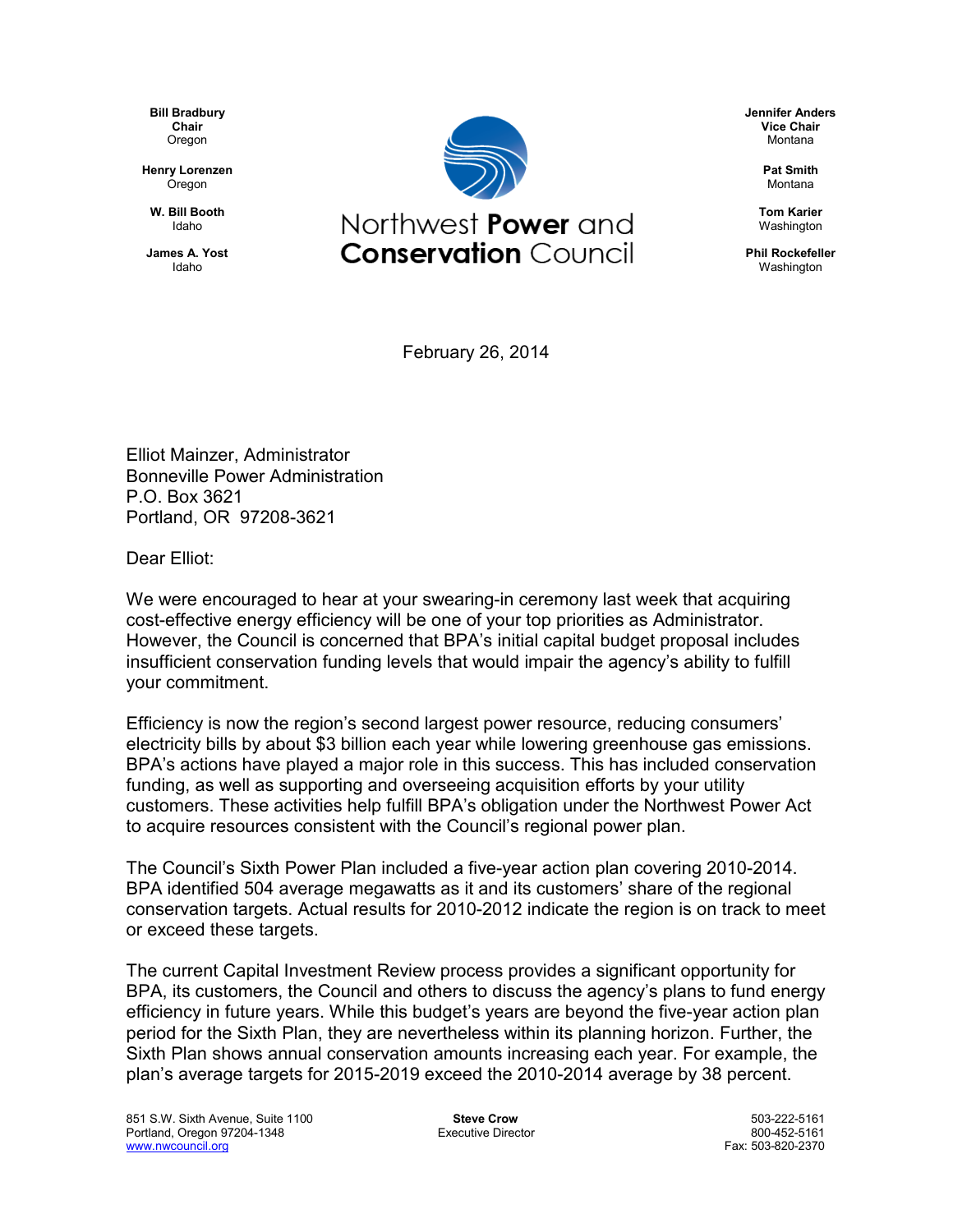We have reviewed BPA's CIR Initial Publication dated February 18, 2014, and note that it sets forth proposed spending levels as follows (pp. 85-86):

## **9.6 PROPOSED SPENDING LEVELS**

Without knowing the conservation targets in the Seventh Power Plan, it is difficult to confidently estimate the capital level of funding for Energy Efficiency over a ten year planning horizon. However, the five year savings target in the Sixth Power Plan is based on a twenty year power plan and it is the twenty year plan that envisions 85% of load growth being met through conservation. Therefore, it is likely a safe assumption that the savings target in the Seventh Power Plan will not be significantly lower than the target in the Sixth Power Plan. In fact, the twenty year plan assumes an upward trend of targets over time, so it is more likely the Seventh Power Plan target will be larger than the one in the Sixth Power Plan. At this point, however, such an increase is speculative. Therefore, as the regional power planning and post 2011 review processes evolve, the 10-year planning horizon for Energy Efficiency capital funding only assumes annual proposed spending levels are increased by the rate of inflation beginning in FY 2015 (as was also done in the last CIR).

| r iddi c h         |                                  |      |      |      |       |       |       |       |       |       |              |
|--------------------|----------------------------------|------|------|------|-------|-------|-------|-------|-------|-------|--------------|
|                    | Proposed Capital Spending Levels |      |      |      |       |       |       |       |       |       |              |
| (\$ millions)      | 2014                             | 2015 | 2016 | 2017 | 2018  | 2019  | 2020  | 2021  | 2022  | 2023  | <b>Total</b> |
| EE Incentive (EEI) | 52.6                             | 64.4 | 66.3 | 68.3 | 70.4  | 72.5  | 74.7  | 76.9  | 79.2  | 81.4  | 706.7        |
| <b>BPA-Managed</b> | 22.6                             | 27.6 | 28.4 | 29.3 | 30.2  | 31.1  | 32.0  | 33.0  | 33.9  | 34.9  | 303.0        |
| Total              | 75.2                             | 92.0 | 94.8 | 97.6 | 100.5 | 103.6 | 106.7 | 109.9 | 113.1 | 116.3 | ,009.7       |

\*This is from the Energy Efficiency strategy

 $Eicure55$ 

This information and other statements by BPA raise significant concerns that its proposed funding levels beyond FY 2014 will be insufficient for BPA and its customers to meet the annual energy efficiency goals from the Council's Sixth Plan. Further, the rationale provided in Section 9.6 is both factually incorrect and logically inconsistent.

In particular, we take issue with claims made by BPA executives in the opening meetings of the IPR and CIR processes that the Council has not established valid efficiency targets after 2014. Although it is accurate that the Seventh Power Plan is scheduled to be completed by the end of 2015, the schedule is inconsequential because the Sixth Plan's annual efficiency targets (see attached graph) are in effect until the Seventh Plan is adopted. Therefore, BPA's proposed spending and capital budgets during the IPR and CIR should be set at levels necessary to meet the Sixth Plan's targets for 2015-2019.

In previous budget cycles, BPA formulated its energy efficiency budgets by calculating the average annual spending required to meet the Council plans' five-year targets. This resulted in step increases rather than gradual increases in spending (see the blue line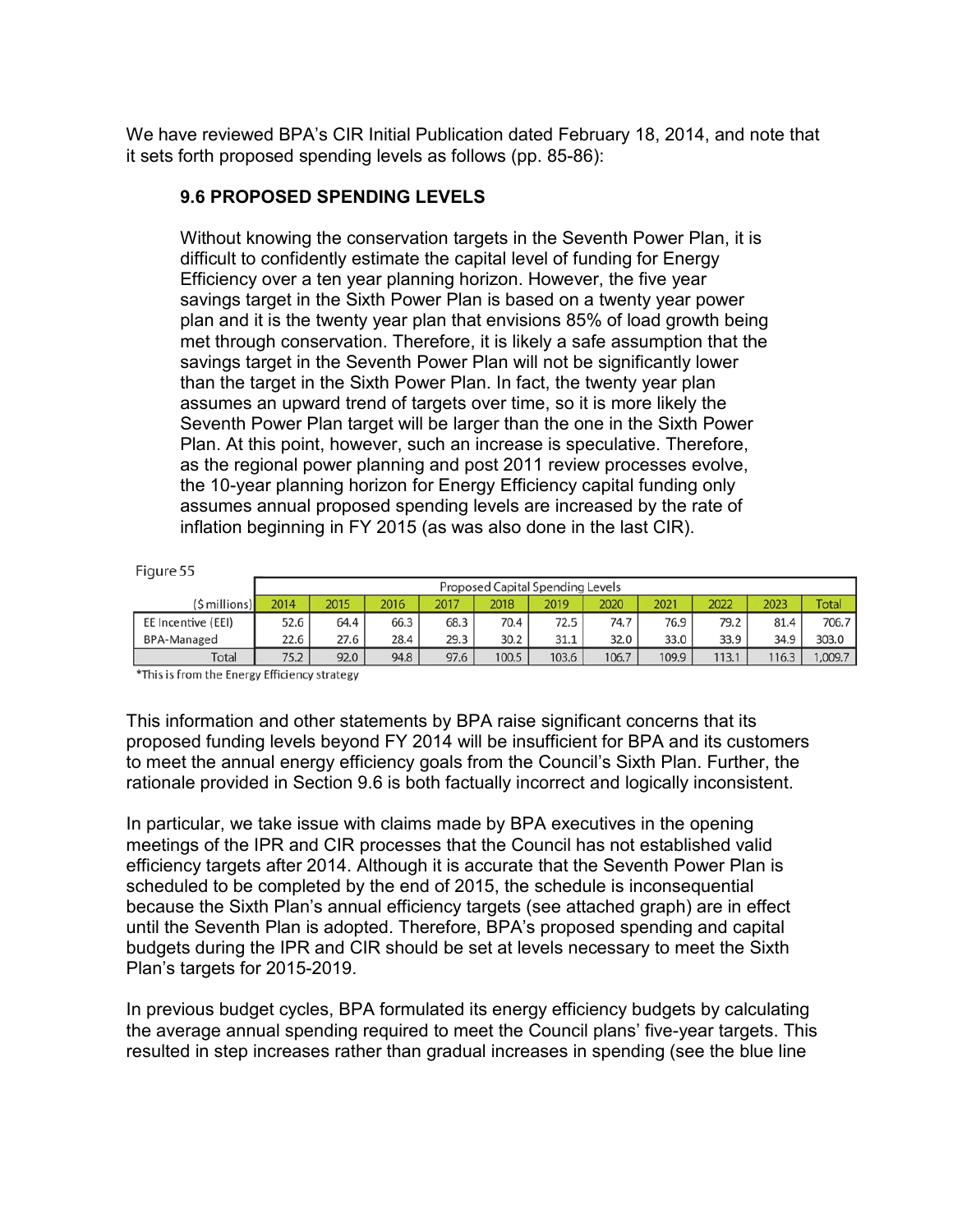on the attached graph). As noted above, the five-year average for 2015-2019 is a 38 percent increase from the average for 2010-2014.

In the current CIR, however, BPA is proposing only 3 percent annual increases for 2015-2019, an annual average spending increase of about 9 percent. This would fall woefully short - only about one-fourth - of the 38 percent increase needed to meet the Sixth Plan's targets for 2015-2019.

In other words, BPA appears to recognize that Seventh Power Plan energy efficiency targets for 2015-2019 could *increase* from the Sixth Power Plan targets for those years. Thus it seems nonsensical for BPA to propose setting its energy efficiency budget based on acquisitions that are *below* the Sixth Power Plan amounts for 2015-2019.

We urge you to revisit these proposals and ensure that BPA's energy efficiency budgets are sufficient to meet the Council's targets. BPA's track record of acquiring costeffective energy efficiency has been exemplary, and we trust you will agree it should remain a source of pride for the Pacific Northwest.

Sincerely,

 $730/36$ 

Bill Bradbury **Chair** 

enclosure